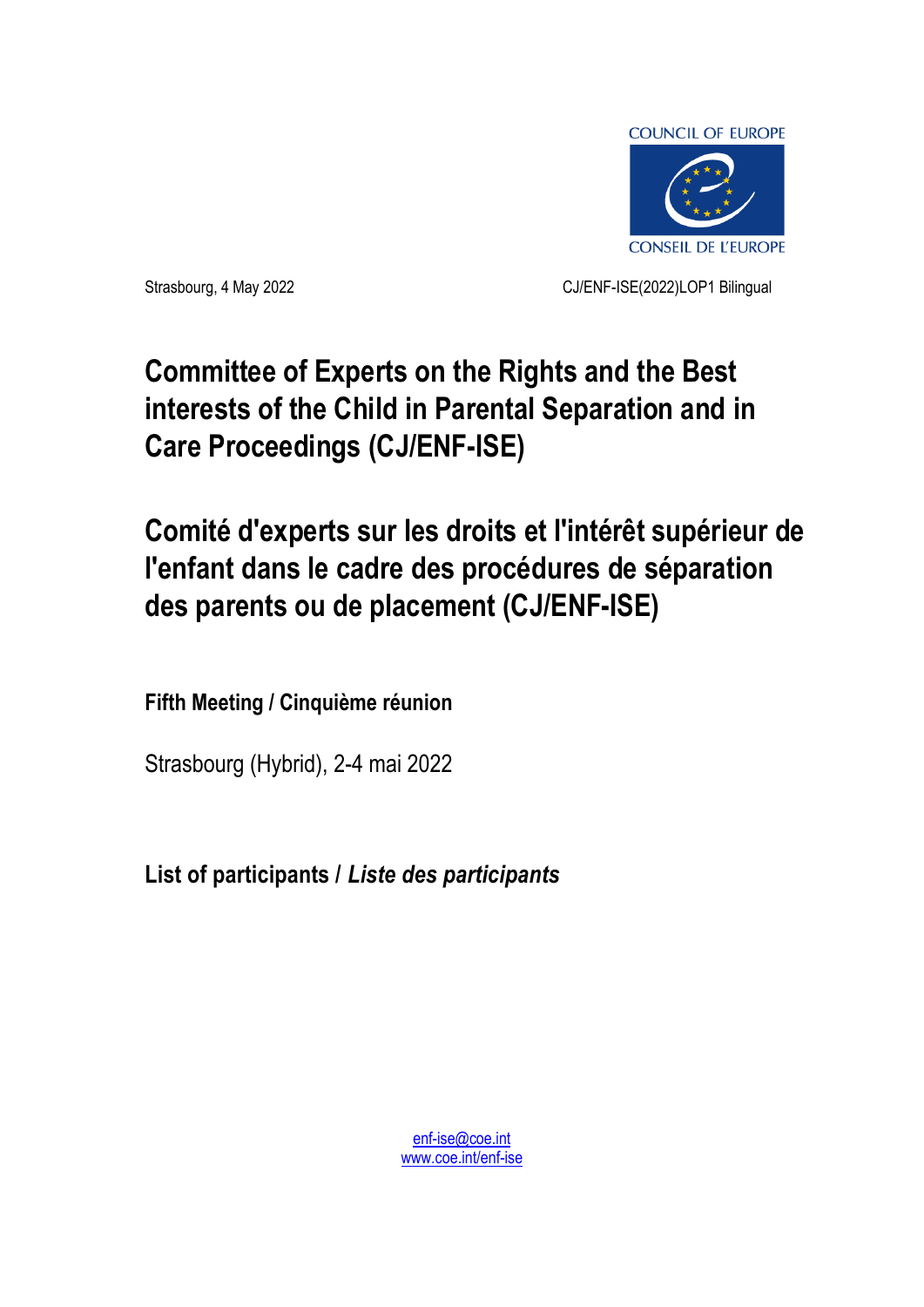## **MEMBERS /** *MEMBRES*

## **Armenia /** *Arménie*

Ms Susanna Tadevosyan Founder and President of the NGO "Bridge of Hope"

## **Croatia /** *Croatie*

Ms Alma Bernat Head of Department for Children, Youth and Family at Risk Ministry for Demography, Family, Youth and Social Policy

#### **France /** *France*

Ms Stéphanie Hébrard 1ere vice presidente Tribunal Judiciaire de Montpellier

#### **Germany /** *Allemagne*

Mr Thomas Knoll-Biermann Head of unit Child and Parents' law Federal Ministry of Justice

#### **Ireland /** *Irlande*

Mr Seamus S. Carroll Chair of the CJ/ENF-ISE / *Président du CJ/ENF-ISE*

# **Italy /** *Italie*

Ms Federica Fiorillo Department of Justice Affairs Head of Department's Office Judge seconded to the Ministry of Justice Ministry of Justice

## **Latvia /** *Lettonie*

Ms Dagnija Palcevska Director of the Civil Law Department Ministry of Justice

#### **Norway /** *Norvège*

Ms Bente Therese Bekkhus Senior Adviser International Services The Norwegian Directorate for Children, Youth and Family Affairs

## **Portugal**

Ms Catarina Pral Senior Officer Directorate General of Social Reintegration and Prison Services Juvenile Justice Department

## **Spain /** *Espagne*

Ms Salomé Adroher Biosca Full professor on private international law Faculty of law Pontifical University Comillas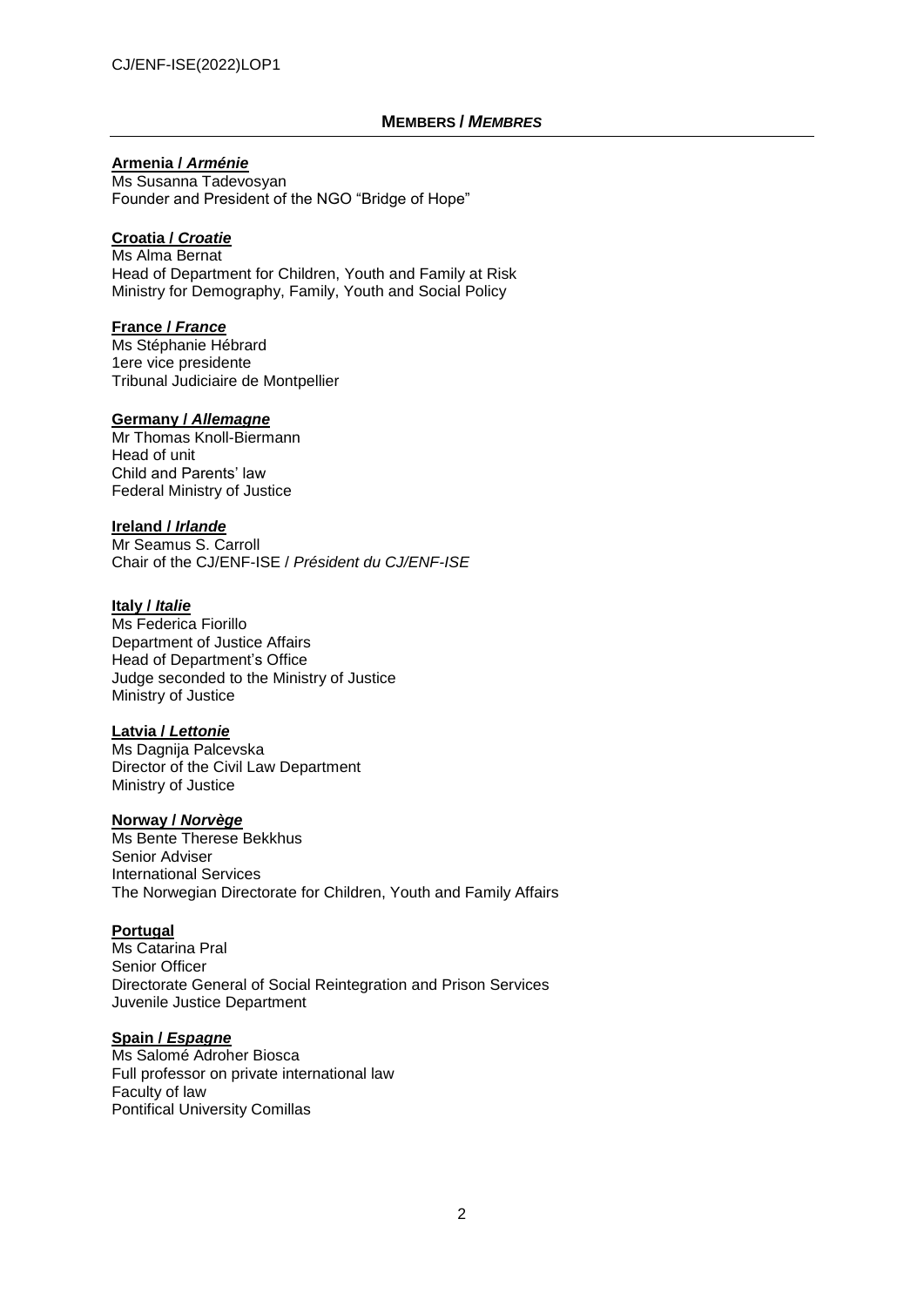## **OTHER MEMBER STATES OF THE COUNCIL OF EUROPE /** *AUTRES ETATS MEMBRES DU CONSEIL DE L'EUROPE*

## **Bosnia and Herzegovina /** *Bosnie Herzegovine*

Ms Tijana Borovčanin Ministarstvo za ljudska prava i izbjeglice Ministry of Human Rights and Refugees

## **Bulgaria /** *Bulgarie*

Ms Milena Atanasova Chief Expert State Agency for Child Protection

## **Denmark /** *Danemark*

Mr Lars Thogersen Legal advisor Ministry of Social Affairs and Senior Citizens

#### **Hungary /** *Hongrie*

Ms Zsuzsa Boros Head of Group of the Private Law Sections Ministry of Justice

## **Luxembourg**

Ms Anna Ilina Attachée Service des droits de l'enfant Ministère de l'Éducation nationale, de l'Enfance et de la Jeunesse

#### **Monaco**

Ms Dalila Mehdi Administrateur Direction de l'Action et de l'Aide Sociales Gouvernement Princier

#### **Norway /** *Norvège*

Ms Maria Skare Larsen, Adviser, International Services, The Norwegian Directorate for Children, Youth and Family Affairs

## **Poland /** *Pologne*

Ms Magdalena Sroka-Barwińska Chief Specialist Division of International Proceedings in Family Matters Department of Family and Juvenile Matters Ministry of Justice

## **Romania /** *Roumanie*

Ms Cristina Cuculas Secretary General National Authority for the Protection of the Rights of the Child and Adoption

# **Spain /** *Espagne*

Ms Cristina Ayuso Head of the Childhood Legal Analysis and Reporting Service Sub-directorate General for Childhood and Adolescence Policies Directorate General for the Rights of Children and Adolescents Ministry of Social Rights and 2030 Agenda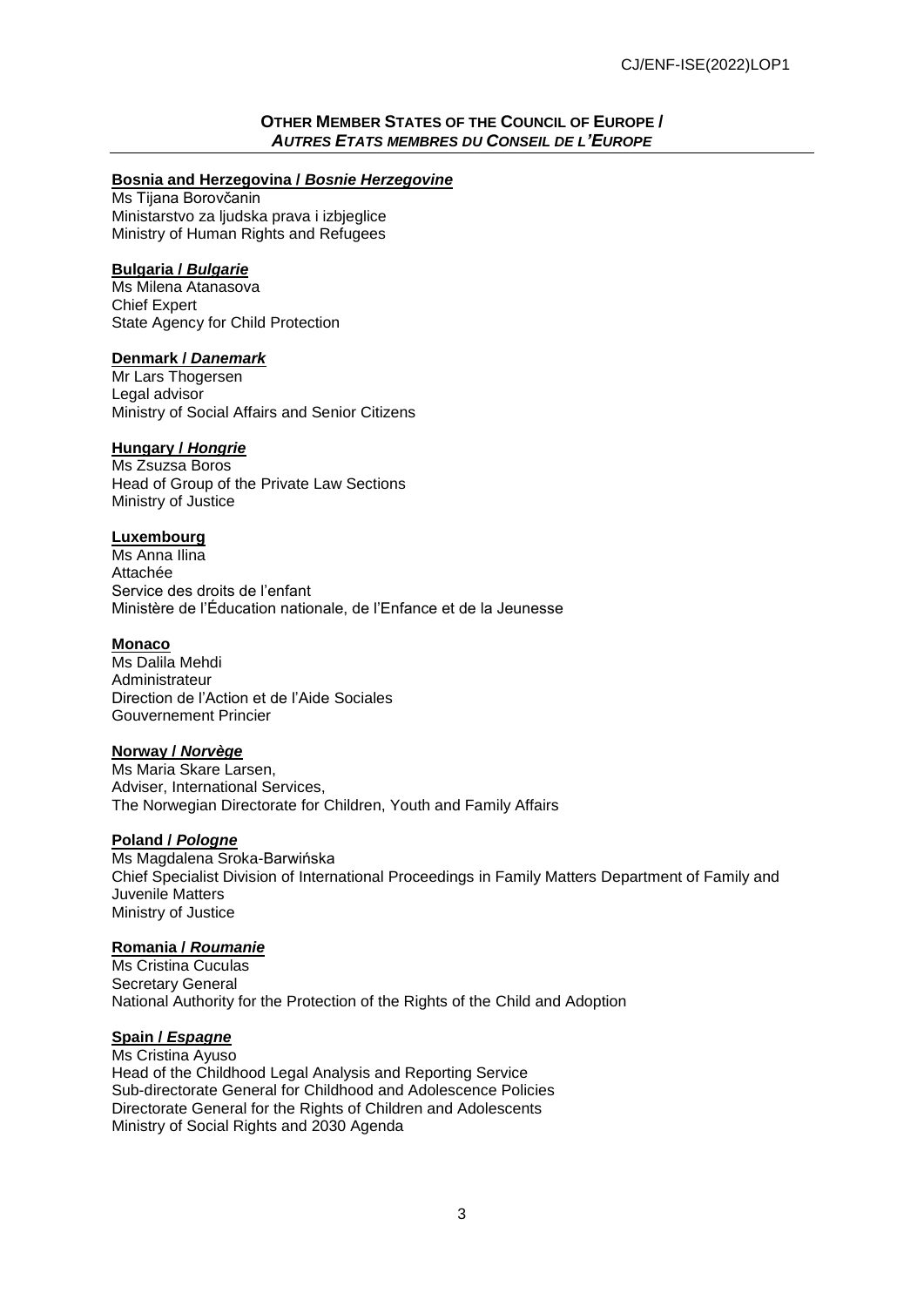## **Turkey /** *Turquie*

Ms Lina Islam Rapporteur Judge, Directorate General for Foreign Relations and European Union Affairs Ministry of Justice

Mr Ozgur Karaca Rapporteur Judge, Directorate General for Foreign Relations and European Union Affairs Ministry of Justice

Ms Zeynep Han Akin Senior Family and Social Service Expert Ministry of Family and Social Services

#### **Ukraine**

Ms Olha Zozulia Head of the Division on International Legal Assistance in Civil Matters Department on International Legal Assistance Directorate on International Law Ministry of Justice

## **PARTICIPANTS**

# **Conference of INGOs of the Council of Europe /** *Conférence des OING du Conseil de l'Europe*

Mr Michel Grangeat Chair of the European Committee of the International Council on Shared Parenting (ICSP-CE) Emeritus Professor University Grenoble France

#### **European Commission /** *Commission Européenne*

Ms Angele Sears-Debono Legal and Policy Officer Directorate General for Justice and Consumers Unit A1 Civil Justice

Ms Haldi Koit Legislative Officer Directorate General for Justice and Consumers Unit A1 Civil Justice

Ms Telma Bonnenfant **Trainee** Directorate General for Justice and Consumers Unit A1 Civil Justice

#### **Lanzarote Committee**

Mr George Nikolaidis Director, Department of Mental Health and Social Welfare Center for the Study and Prevention of Child Abuse and Neglect Institute of Child Health

## **UNICEF**

Ms Phenny Kakama Child Protection Specialist Europe and Central Asia Regional Office

#### **Consulate General of Japan in Strasbourg /** *Consulat général du Japon à Strasbourg*

Ms Françoise Richer Assistant / *Assistante*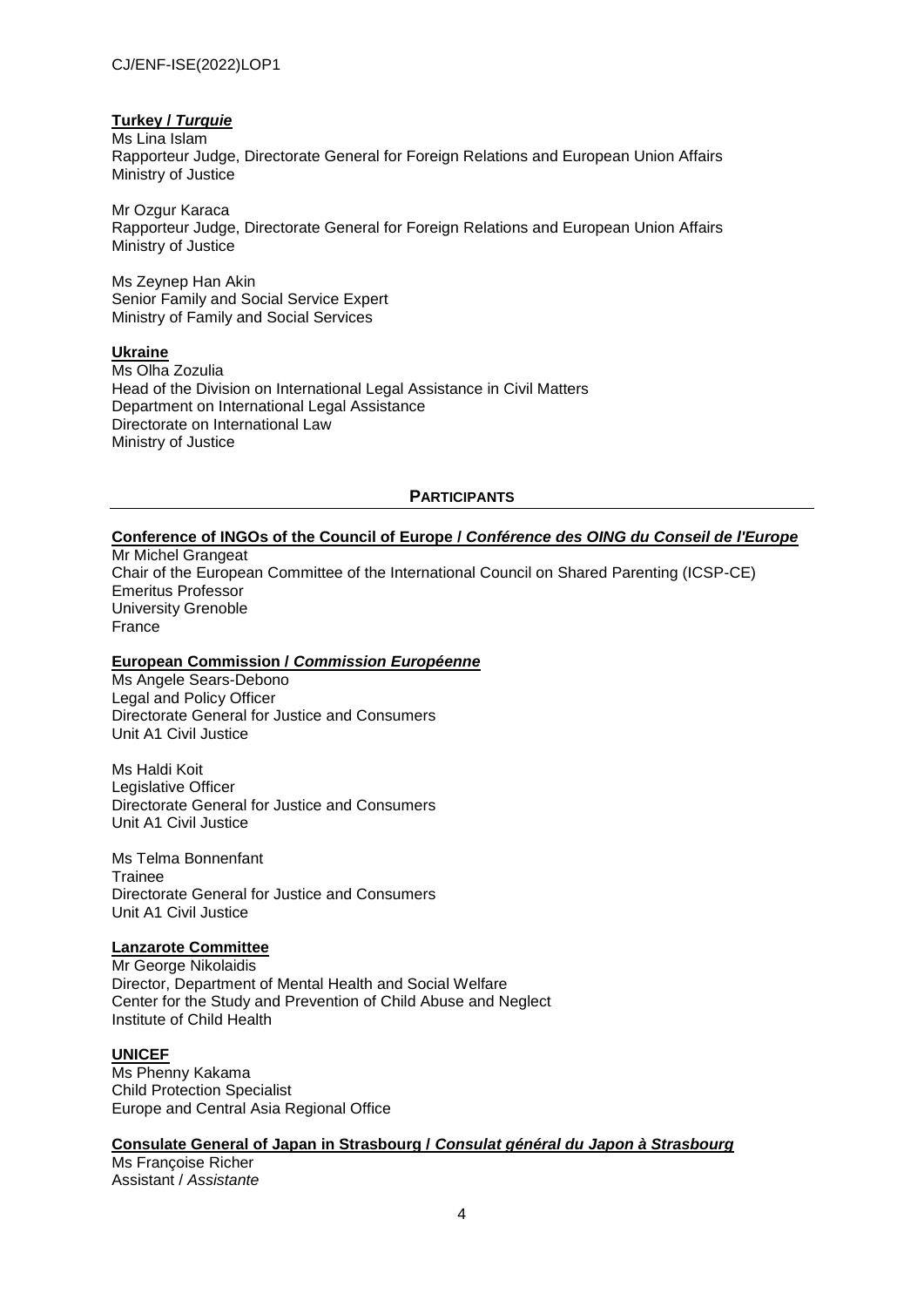## **Permanent representation of Mexico to the Council of Europe /** *Representation permanente du Mexique au Conseil de l'Europe*

Mr José Alfonso Suarez del Real y Aguilera Ambassadeur Plénipotentiaire Observateur Permanent

#### Ms Eva Pizano Cejka Deputy Permanent Representative / *Adjointe à l'Observateur Permanent*

## **OBSERVERS /** *OBSERVATEURS*

**International Social Service (ISS) /** *Service social international (SSI)*

Mme Sandrine Pepit Directrice Service Social International France

#### **Missing Children Europe**

Ms Aagje Leven Secretary General / Secrétaire générale

Mr Greg Kostka Senior Project Officer International Child Abduction & Cross Border Mediation

#### **International Association of Youth and Family Judges and Magistrates (IAYFJM) /** *Association internationale des magistrats de la jeunesse et de la famille* **(AIMJF)**

Mr Daniel Pical Président de la Section Européenne

## **CONSULTANTS**

Ms Daja Wenke Independent Researcher and Policy Analyst Rights of the Child Implementation of International Standards Consultant to the CJ/ENF-ISE

## **SECRETARIAT /** *SECRÉTARIAT*

# **Registry of the European Court of Human Rights /** *Greffe de la Cour européenne des droits de l'homme*

Ms Elena Baroni Lawyer/Juriste

## **DGI – Directorate General of Human Rights and Rule of Law /** *Direction générale Droits de l'Homme et Etat de droit*

## **Legal Co-operation division /** *Division de la Coopération juridique*

Ms Livia Stoica Becht Head of Division / *Cheffe de Division* Secretary to the European Committee on Legal-Co-operation / *Secrétaire du Comité européen de cooperation juridique (CDCJ)*

## **DGII – Directorate General of Democracy /** *Direction générale de la Démocratie*

## **Children's Rights Division /** *Division des Droits des enfants*

Ms Regina Jensdottir Children's Rights Co-ordinator and Head of the Children's Rights Division / *Coordinatrice des droits des enfants et Cheffe de la Divison des droits des enfants*